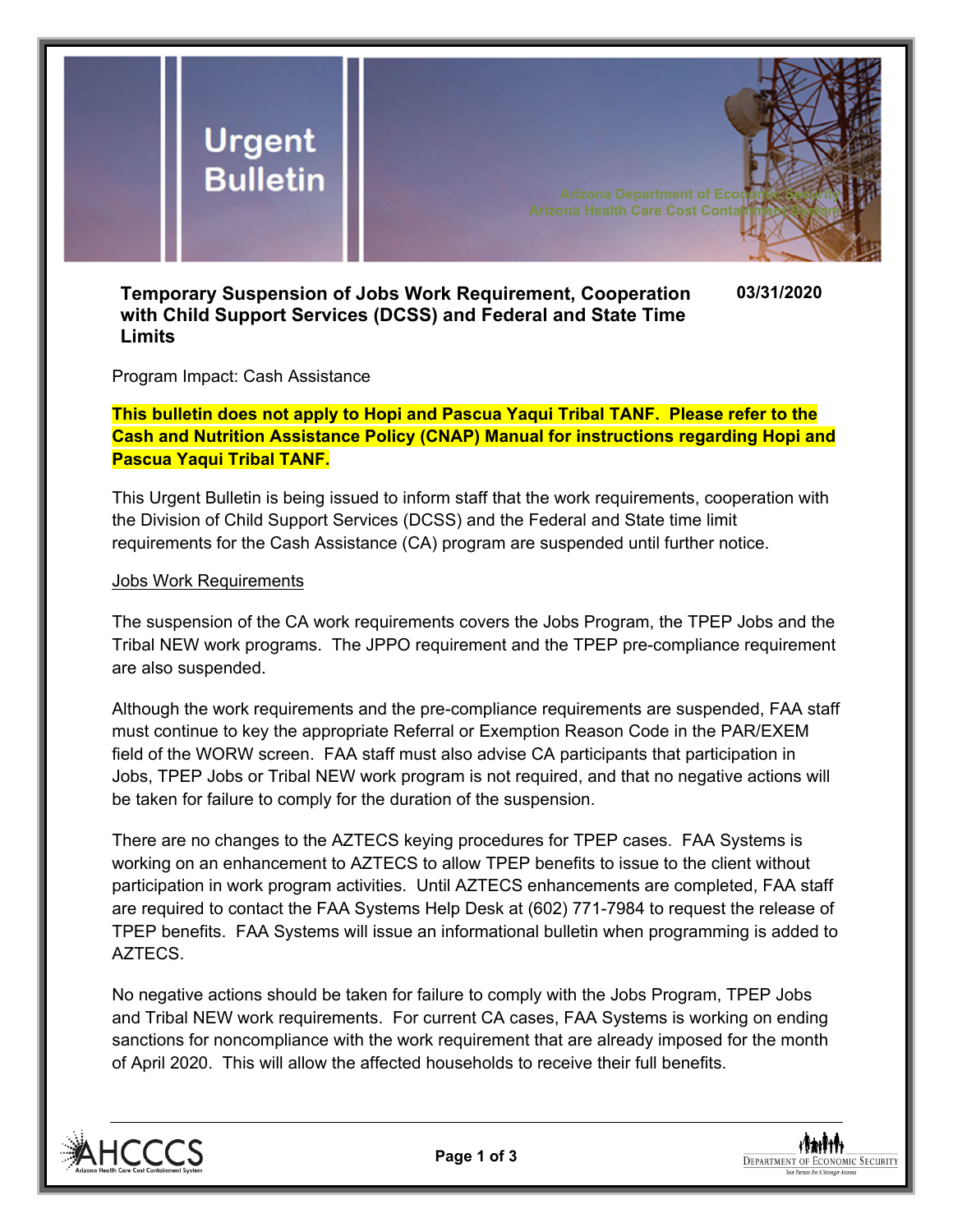

## Cooperation with DCSS

The requirement to cooperate with DCSS is suspended until further notice.

For an initial CA application, FAA staff must check AZTECS to determine whether a valid exemption reason or good cause for noncooperation has been previously determined. When an exemption reason or good cause was previously claimed by the household and verified by FAA, the appropriate code must be keyed in the AF Cooperation Code field on the APPD screen. When keying a good cause code, key the effective date in the Good Cause Effective Date field on the APPD screen. The effective date will be the same date the action is taken by staff.

To allow FAA staff to immediately authorize CA benefits, staff will use the following special keying procedures on the APPD screen until the suspension of the cooperation requirement is lifted:

- For households that do not have a previously verified exemption or good cause reason, key the **CO** cooperation code in the AF Cooperation Code field on the APPD screen.
	- NOTE: The **CO** cooperation code should be used for CA applicants who are required to cooperate with DCSS.
- Key the Date of AF Cooperation field on the APPD screen with the date the action is taken by staff.

The Date of AF Cooperation field on the APPD screen will be available for keying today. FAA Systems will issue an informational bulletin when the programming is added to AZTECS.

No negative actions should be taken for failure or refusal to cooperate with DCSS on any CA case. FAA Systems is working on ending sanctions for noncompliance for failure or refusal to cooperate with DCSS that are already imposed for the month of April 2020. This will allow the household to receive their full benefits.